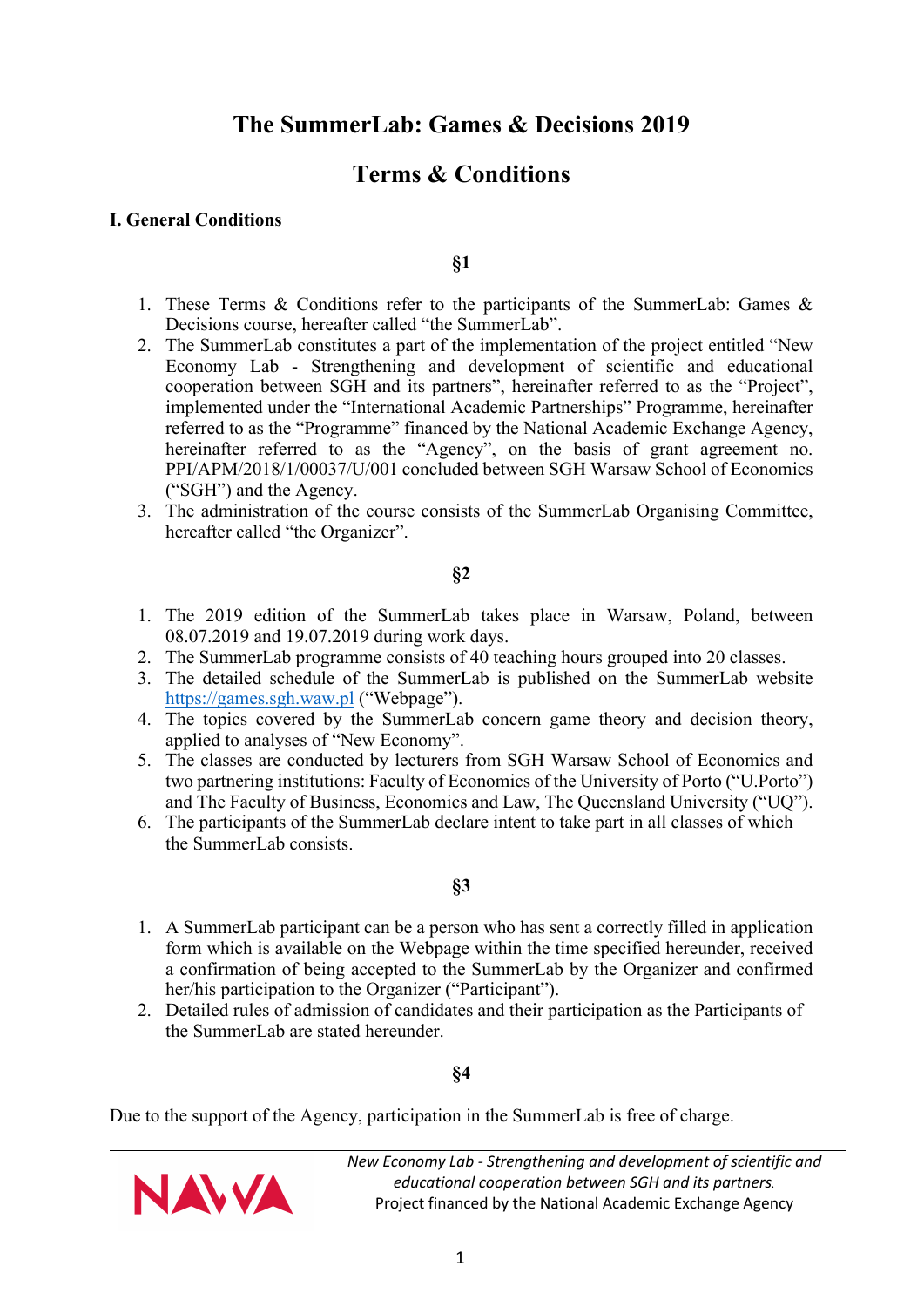**§5**

The classes in the SummerLab course are held in English.

**§6**

The Organizer is responsible for the timetable within the SummerLab course, determining their place and time of the classes.

#### **II. Application and admission rules**

**§7**

- 1. To apply for the SummerLab it is necessary to fill in an application form including personal and contact data of the Candidate, information concerning ongoing and past studies, her/his top 3 (three) academic achievements, statement of interest, proof of proficiency in English language and CV ("Application").
- 2. By submitting an Application, the applicant confirms that she or he agrees to Terms & Conditions of the SummerLab specified herein and that the information provided in the Application is true.
- 3. The deadline for the submitting the Applications is 07.04.2019, 23:59 CET ("the deadline').
- 4. The Organizer reserves the right to postpone the deadline. The information on the postponement is published on the Website.

**§8**

- 1. On the basis of the information provided in an Application, the Organizer selects the Participants.
- 2. The Organizer selects no more than 30 (thirty) Participants.
- 3. If the number of Applications is greater than 30, the Organizer appoints a Recruitment Committee, consisting of three faculty members of either SGH, U.Porto or UQ ("Committee").
- 4. If the number of Applications is below 30 (thirty), the Organizer either appoints the Committee or accepts all Applications.
- 5. The Organizer provides the Committee with the anonymised Applications in a digital form.
- 6. Members of the Organizer can become members of the Committee as long as they do not review the Applications that have not been anonymised before assessing them.
- 7. The Committee assesses the Applications ("Assessment") using the following grading system and weights:
	- a. Top 3 Academic achievements (with particular emphasis put on publications and achievements connected to the topics of the SummerLab) –  $40\%$ .
	- b. Declaration of interest (with particular emphasis put on coherence of the interests with the potential benefits for the Participant from attending the SummerLab classes) – 50% (Bachelor level students), 45% (Master level students), 40% (PhD students/candidates), 25% (postdocs),
	- c. Abstract of the thesis (at the highest achieved level of education; if applicable; with particular emphasis put on connection with the topics of the SummerLab)

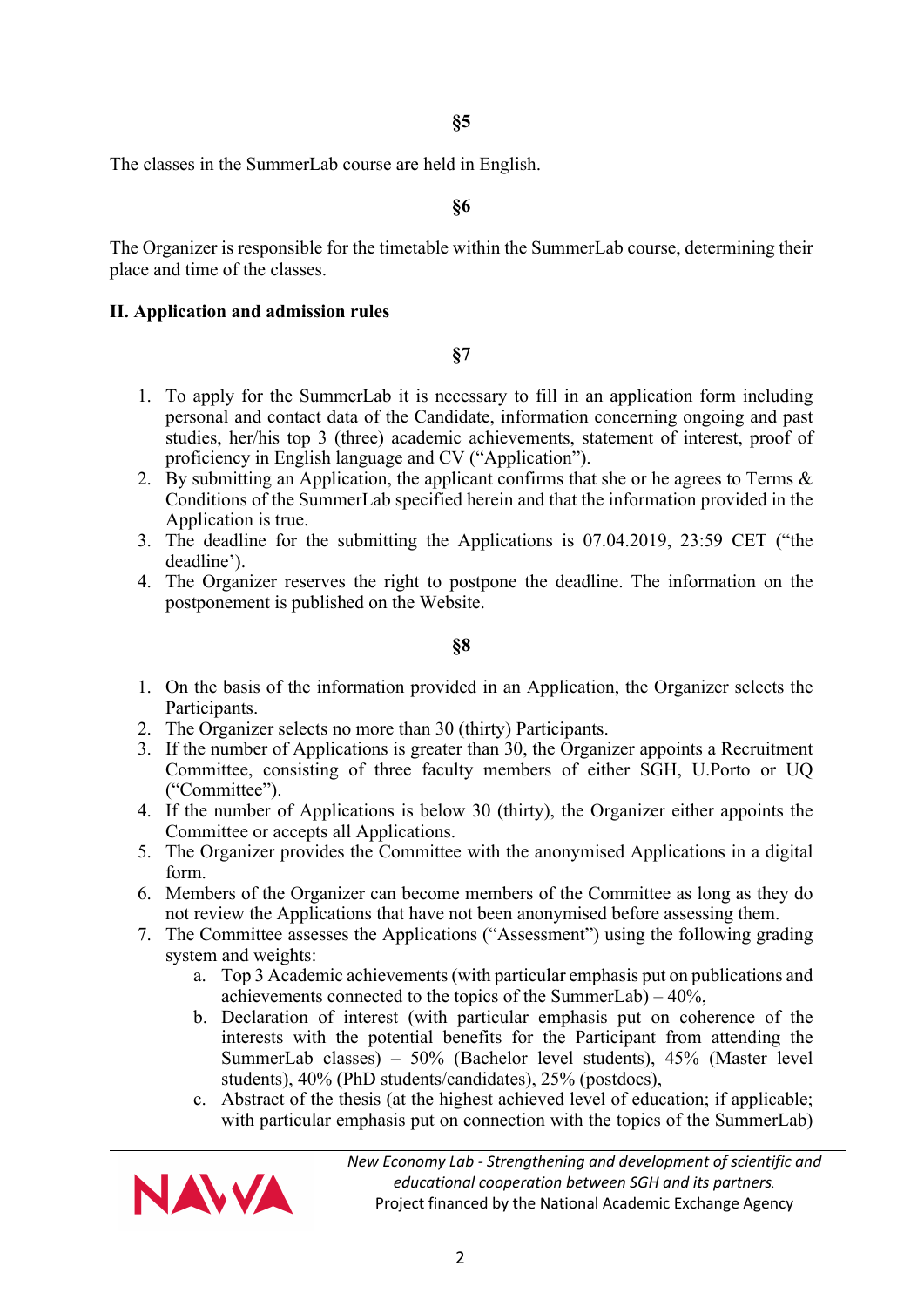– 0% (Bachelor level students), 5% (Master level students), 10% (PhD students/candidates), 25% (postdocs);

- d. Proficiency in English (based on participating, in the past or at the time of applying, in programmes taught, at least partially, in English or enclosed certificate in English $) - 5\%$ .
- e. Additional points to be decided upon by the Committee based on the Application in general or on the parts of the Application other than mentioned in a.-d.  $-5\%$ .
- 8. After the Assessment, the Committee provides the Organizer with the list of the grades of the Applications.
- 9. The Organizer can decide to set a minimum total grade necessary for Applications to be considered as accepted ("minimal grade").
- 10. The Organizer accepts up to 30 (thirty) Applications with the grades, provided that the grades are higher than the minimal grade, if set.

#### **§9**

- 1. Should the application be accepted within the Assessment, the Organizer informs her or him about the acceptance to the e-mail address provided in the Application.
- 2. The Organizer announces the date of the Assessment closure within 7 (seven) days of the deadline on the Webpage.

## **§ 10**

After receiving the SummerLab admission confirmation e-mail the Participant is obliged to send a message to the Organizer within 15 (fifteen) days consisting at least of the following:

- 1. confirmation of an intent to participate in the SummerLab;
- 2. a scan of the Terms & Conditions signed by the Participant;
- 3. a declaration of having a health insurance covering territory of Poland along with emergency contact details.

#### **III. The courses**

# **§ 11**

- 1. The Organizer is obliged to provide the realization of the SummerLab, unless the number of the Participants in the course is less than 5 (five) persons.
- 2. The Organizer reserves the right to introduce changes to the schedule of the courses.
- 3. The Organizer provides electronic learning materials adequate to the content of the course before or during the SummerLab.
- 4. The Organizer is obliged to provide the Participants with adequate rooms necessary for having the SummerLab classes.

# **§ 12**

After the SummerLab the Participants attending the SummerLab classes may get certificates confirming their participation.

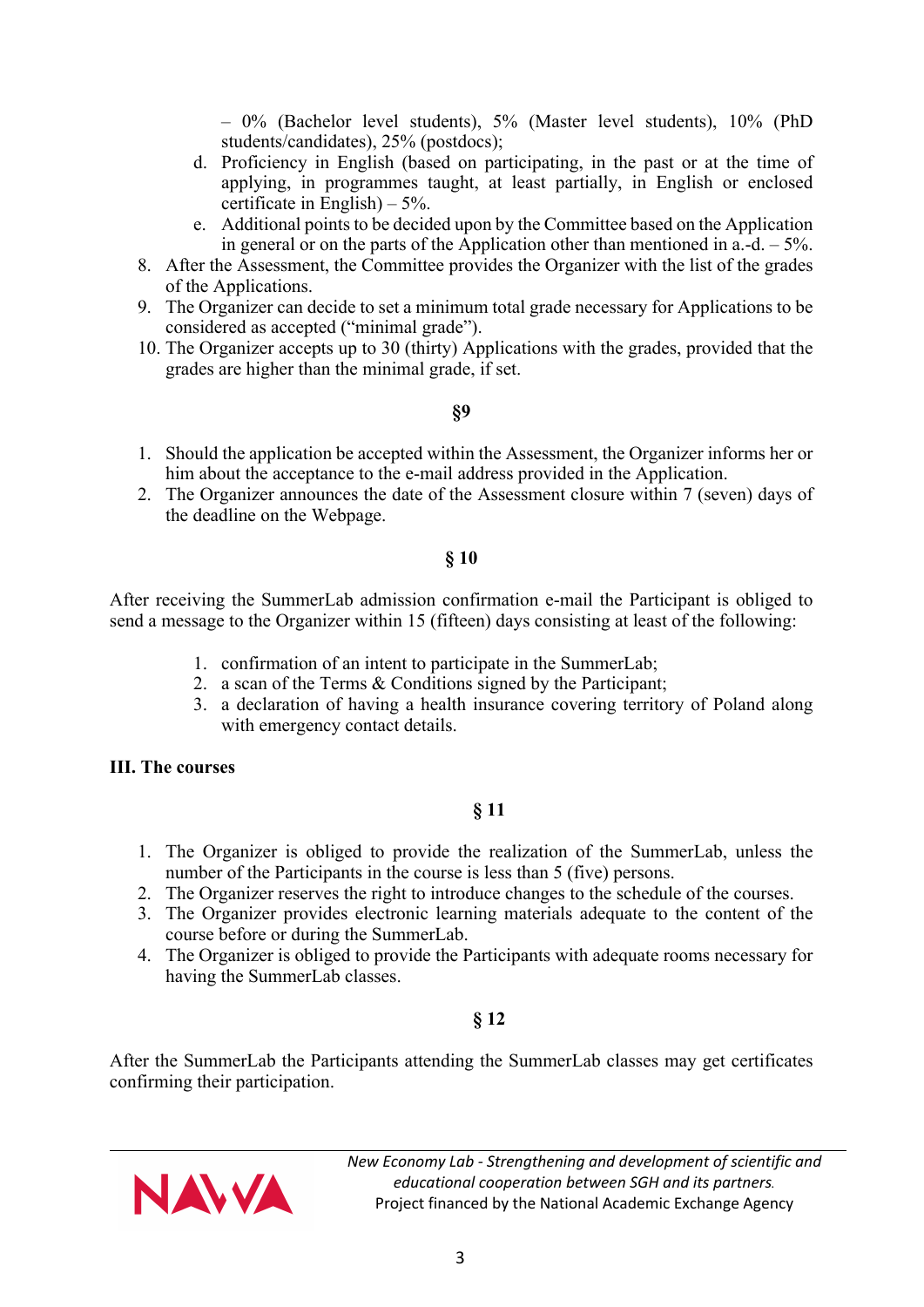#### **IV. Accomodation and alimentation**

# **§ 13**

- 1. Due to the support of the Agency, the Organizer provides the Participants with an accommodation opportunity in Warsaw at no additional fee for the period starting at least one day before the SummerLab and finishing at least one day after the SummerLab ("Accommodation").
- 2. The Participants are requested to communicate the planned date of arrival and departure to the Organizer as soon as possible after receiving information of her or his Application being accepted.
- 3. The proposed accommodation is of a budget level. In particular, Participants can be proposed accommodation in rooms shared with other Participants.
- 4. The Participants are requested to communicate any specific needs or limitations regarding the accommodation to the Organizer as soon as possible after receiving information of her or his Application being accepted. The Organizer's intent is to cater for these needs within its assumed budget and capabilities.
- 5. The Participants are not obliged to use the offered accommodation opportunity, though they are requested to communicate their intent in this respect to the Organizer as soon as possible after receiving information of her or his Application being accepted.

# **§ 14**

- 1. Participant using the Accommodation is committed to compliance with Polish law and behaviour in accordance with any Terms & Conditions, Regulations or Rules set by the entity supplying the Accommodation or by the entity providing facilities where SummerLab classes take place ("Hosts");
- 2. In case of not adhering to the rules of procedure mentioned above the Organizer has the right to:
	- a. inflict a fixed administrative fine in the administration amount or the one adequate to caused damages. The amount of penalty is stated by the Hosts.
	- b. sue for damages caused in the amount exceeding the amount of the penalty mentioned in the point a. above.

#### **§ 15**

- 1. During the days when the SummerLab classes take place, the following meals are offered:
	- a. coffee break along with snacks before start of the classes (10 in total);
	- b. two coffee breaks between the first and second and between third and fourth classes (20 in total);
	- c. a lunch between the second and the third classes (10 in total).
- 2. Additionally, on Friday evenings, dinners are offered (2 in total).
- 3. The meals mentioned above are to be served in the proximity of the facilities where the classes are held.
- 4. Due to the support of the Agency, the abovementioned meals are free of charge for the Participants and the lecturers of the SummerLab.

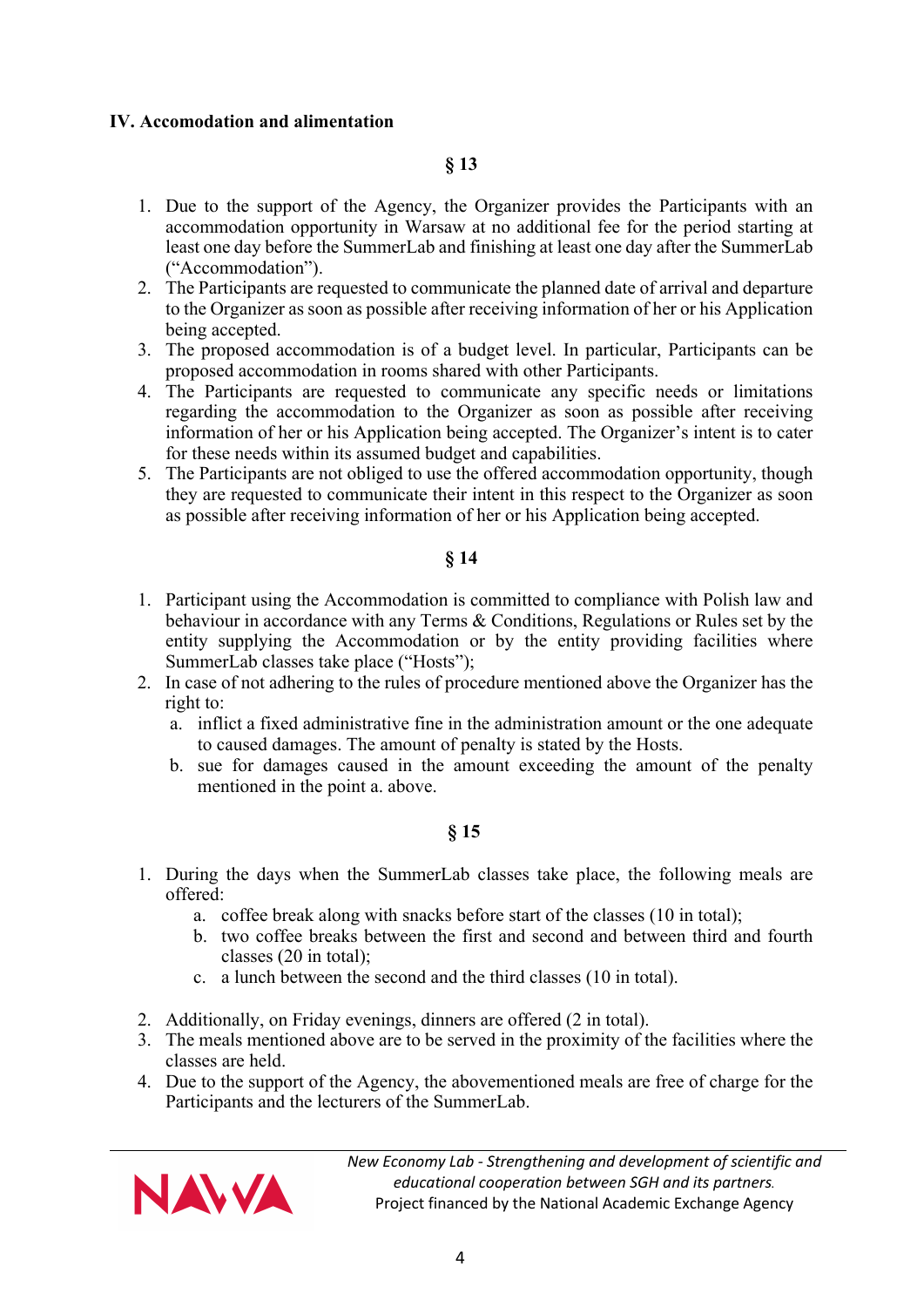5. The Participants are requested to communicate any dietary needs or limitations regarding the accommodation to the Organizer as soon as possible after receiving information of her or his Application being accepted. The Organizer's intent is to cater for these needs within its assumed budget and capabilities.

### **§ 16**

- 1. The Organizer will offer to at least one Participant, who is a student of the U.Porto, to cover the cost of her or his travel for the SummerLab from Portugal to Warsaw and back, through a purchase of flight tickets (in the economy class) for the mutually agreed flights, based on her or his results of the Assessment being the highest among the applying students from the U.Porto.
- 2. The Organizer will offer to at least one Participant, who is a student of the UQ, to cover the cost of her or his travel for the SummerLab from Australia to Warsaw and back, through a purchase of flight tickets (in the economy class) for the mutually agreed flights, based on her or his results of the Assessment being the highest among the applying students from the UQ.
- 3. The number of Participants to which an offer described in 1. or 2. would be presented can be increased by the Organizer.
- 4. The Participants mentioned above are to be informed by the Organizer about the possibility of covering travel costs within the message informing about accepting the Application.
- 5. The Participants mentioned above are requested to provide the Organizer with a proof of their status of a student of U.Porto or UQ, by attaching a scan of a relevant document to an electronic message sent to the Organizer within 7 days after receiving the message informing her or him about her or his Application being accepted.
- 6. The Participants mentioned above are requested to communicate any specific needs or limitations regarding the travel to the Organizer as soon as possible after receiving information of her or his Application being accepted with an additional offer of covering the travel costs. The Organizer's intent is to cater for these needs within its assumed budget and capabilities.

#### **§ 17**

- 1. The Organizer is not obliged to provide the Participant with:
	- a. any insurance;
	- b. medical care;
	- c. additional meals other than those mentioned in §15;
	- d. the coverage of the costs of transport before, during or after the participation in the SummerLab, with the exception of §16.

# **§ 18**

The Participant bears the whole responsibility for the damages caused during their participation in the SummerLab.

# **§ 19**